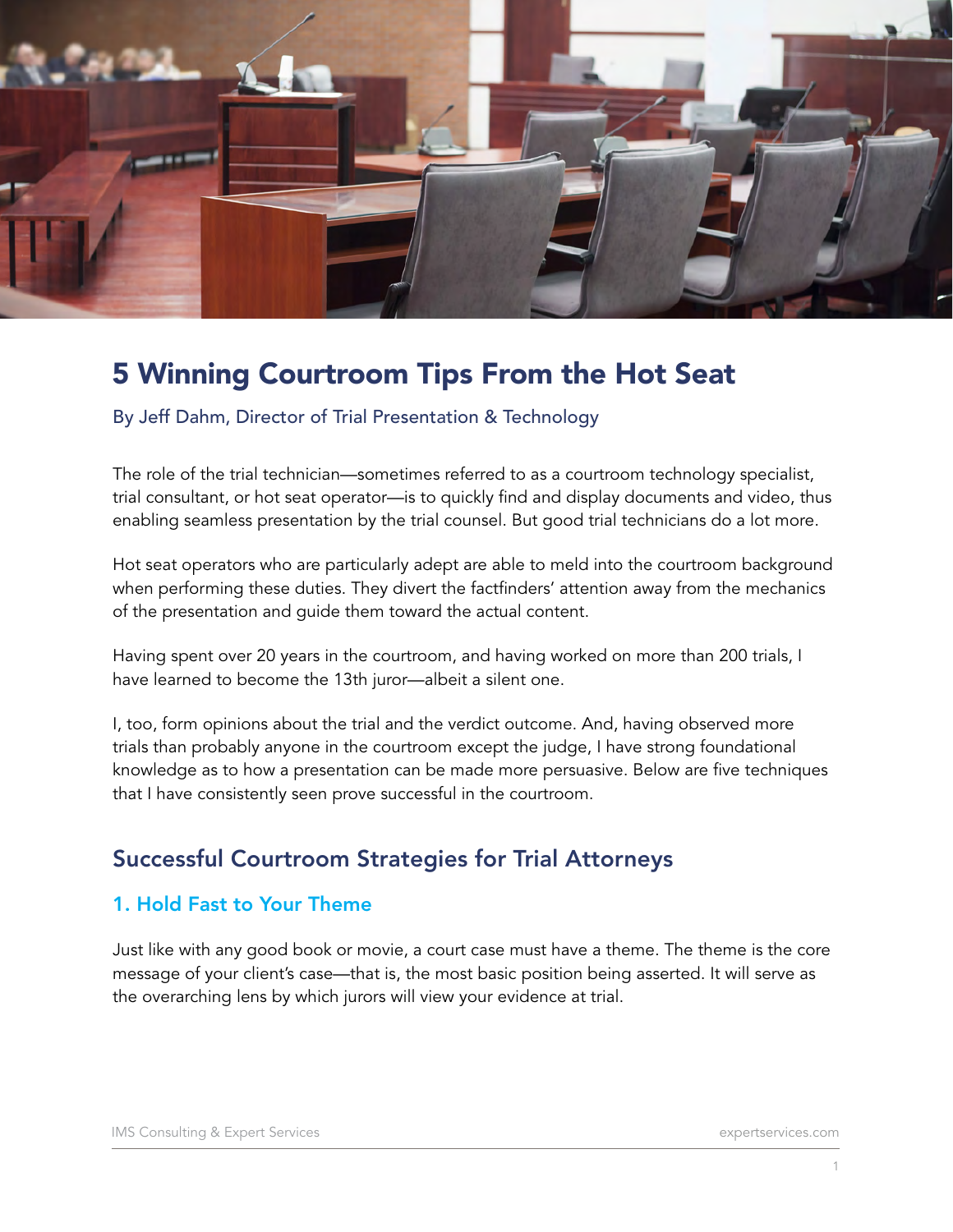### Establish Your Theme at Opening

Right out of the gate, in the opening statement, you should make this theme known. For instance, "This is a case about a poorly written contract." In a medical malpractice suit, your theme might be, "Life is unpredictable, even when a doctor goes beyond the call of duty." In an intellectual property case, "Our product does not infringe their patent."

#### Validate Your Theme Through Witness Testimony

In both direct examination and cross-examination, each witness should be asked questions that tie to and substantiate your theme. For example, if the overarching message is "This is a case about an employer who just didn't care about employee safety," you will want to elicit from each witness examples of workplace hazards the employer chose to ignore.

Of course, your theme must be reiterated during closing, so that during deliberation the factfinders will keep it top of mind and use their own powers of reasoning and emotion to consider whether that theme was reinforced by the evidence.



In both direct examination and cross-examination, each witness should be asked questions that tie to and substantiate your theme.

While this advice may sound like mantra from any "Introduction to Trial Advocacy" course, it is remarkable how often I observe attorneys swerve from this basic trial tenet. Litigators sometimes get hung up using a witness to convey a point irrelevant to the theme, but this effort is time ill-spent. Such derailment of juror focus accomplishes nothing, at best, and could potentially sabotage your case.

### Use Your Theme to Clarify the Complex

Relaying a clear theme is particularly important in a complex financial action. Figures and data may confuse and overwhelm factfinders, but the theme of the story will stick and help them organize complex information. It also will enable them to quickly set aside insignificant details and instead focus on the facts that support your message.

### 2. Talk to the Jury

This is another elementary trial tenet, but one I see so often ignored: It is the jurors, the ultimate decision-makers in the case, that you need to address. I have seen more than my share of attorneys in high-profile actions arguing their cases to the media sitting in the gallery, which only serves to sour juror interest.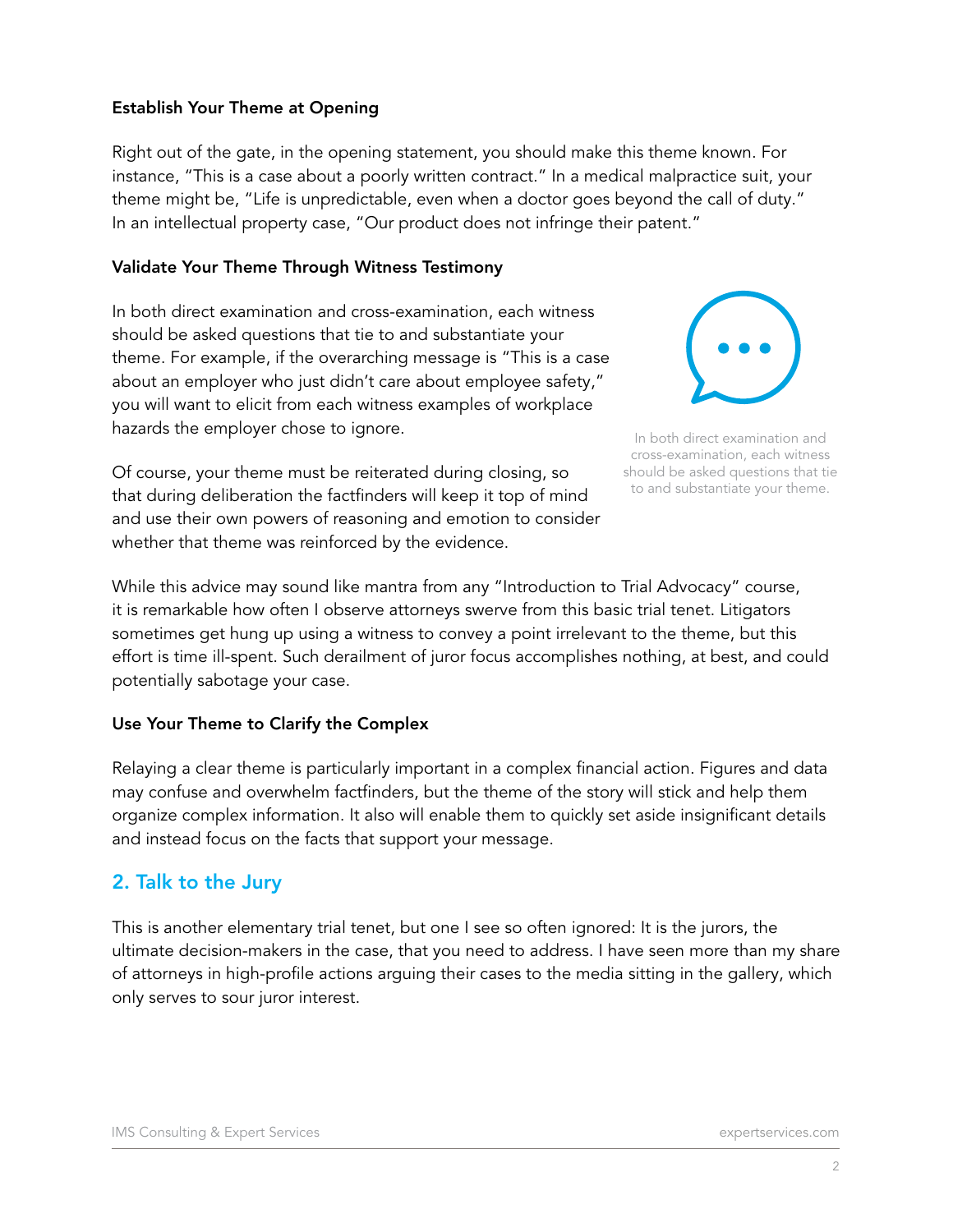Not only should you communicate your argument to the jury, but the witnesses should do so as well. An astute litigator gently reminds witnesses to address jurors by beginning some questions with, "Please explain to the jury…"

Bear in mind that the jury is communicating, too. Attentiveness to the jurors informs you whether the presentation is effective or if adjustments need to be made.

At which points in the trial are jurors rapidly taking notes? Are heads nodding in agreement? Are heads shaking in disapproval? Are some people falling asleep? All of these actions are important messages that warrant your consideration.

### 3. Keep Video Deposition Testimony Short and Sweet

Speaking of jurors sleeping, a good rule of thumb with a remote witness deposition is to display less than fifteen minutes of video footage. Play only the segment that conveys the intended message. Otherwise, jurors will tune out—or worse, become irritated.

Video impeachment should be brisk, tight, and relevant. Playing just those few important sentences that expose the contradiction will make a poignant statement that resounds with jurors. It goes back to the concept of theme. If you stray too far from the purpose of the impeachment, the whole point will get lost.

Even if impeachment video exists, there may be times when you opt to present the transcript instead. Adding your own tone and inflection to the words may help the jury better comprehend your reasons for impeaching the witness.

### 4. Remember: An Image Is Mightier Than the Word

### Engage Jurors With Trial Graphics

During my many trials, I have witnessed over and over the potent impact that pictures have on jurors. Pictures have the power to rouse an apathetic jury into one that is engaged. Images often convey the story with more clarity and utility than words ever could.

Consider the effect of describing the shape of a square versus drawing one. Imagine how many words would be needed to describe a person. No matter how lengthy and detailed that description, the listener would only form a vaguely accurate mental image of the actual person.

Visual images are more likely to remain in the viewer's long-term memory. This tendency is called the Picture Superiority Effect. A reason for people's superlative ability to recall pictures is that the meaning of visual stimuli manifests more directly than words.



Pictures have the power to rouse an apathetic jury into one that is engaged.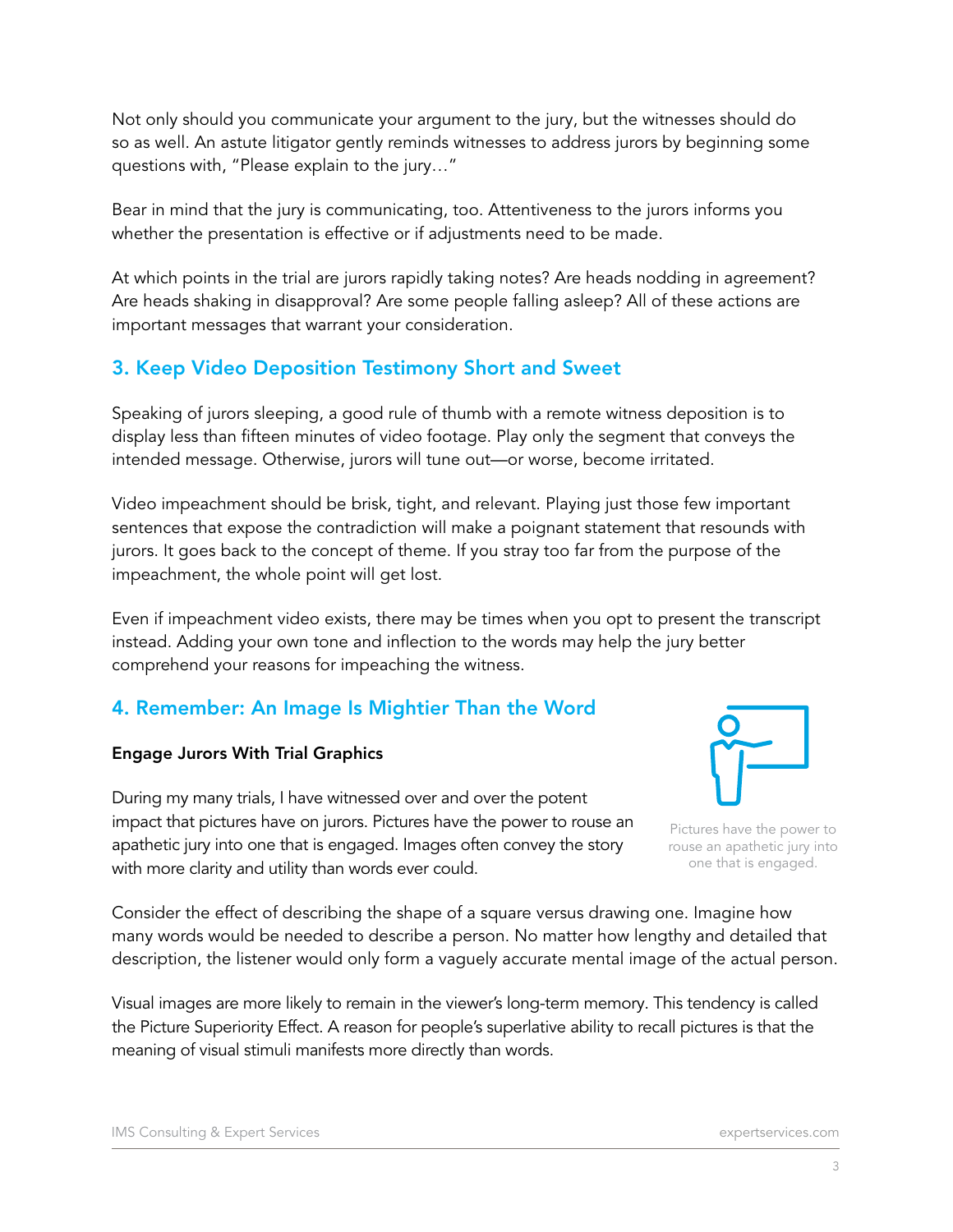According to Dr. Lynell Burmark, a leader in the education field, it is not that words don't matter, but they do have more mental sticking power when they are associated with a picture. She said, "The words get Velcroed to the image."

#### Use Pictures to Prevent Mental Fatigue

When reading a book or listening to a speaker, an actively engaged person often creates an image in his "mind's eye," which then helps the information stick. This task requires additional mental effort, so that after even a short time, the individual tends to "zone out." Everyone who has been on the receiving end of a long-winded conversationalist knows how tiresome listening can be.

Armed with an arsenal of images, you can quickly and effectively produce the visual stimulation that will captivate rather than fatigue the factfinder.

#### Tailor Visuals for Smaller Screens

When faced with conveying an effective message in an online proceeding, images are often the key to getting your point across. In a courtroom, the factfinders all view the images on the same large screen. In a virtual proceeding, jurors are using different types of devices, and some may have small viewing screens.



When faced with conveying an effective message in an online proceeding, images are often the key to getting your point across.

In order to ensure every juror's attention is held in a virtual trial, large format images instead of small print should be your visual scheme.

### Include a Variety of Media

Most attorneys have heard about the power of pictures, so what confounds me is how many stellar opportunities for using visuals are lost. For instance, in a case where the time progression of events is important, why does counsel so often neglect to create a visual timeline? A graphic display of the timing of events has great mental sticking power—especially because jurors will continuously refer back to it.

Photos, diagrams, graphs, models, video presentations, and computer animations are all very effective ways to transmit your demonstrative evidence.

Even low tech is good tech for rousing interest in jurors. It is compelling to simply have a witness stand up and draw a picture on a poster board. It adds a human factor to the case that my slick multimedia presentations cannot capture nearly as well. This hand-drawn display can be marked as an exhibit, then used when referring to other witnesses as well as during your closing argument.